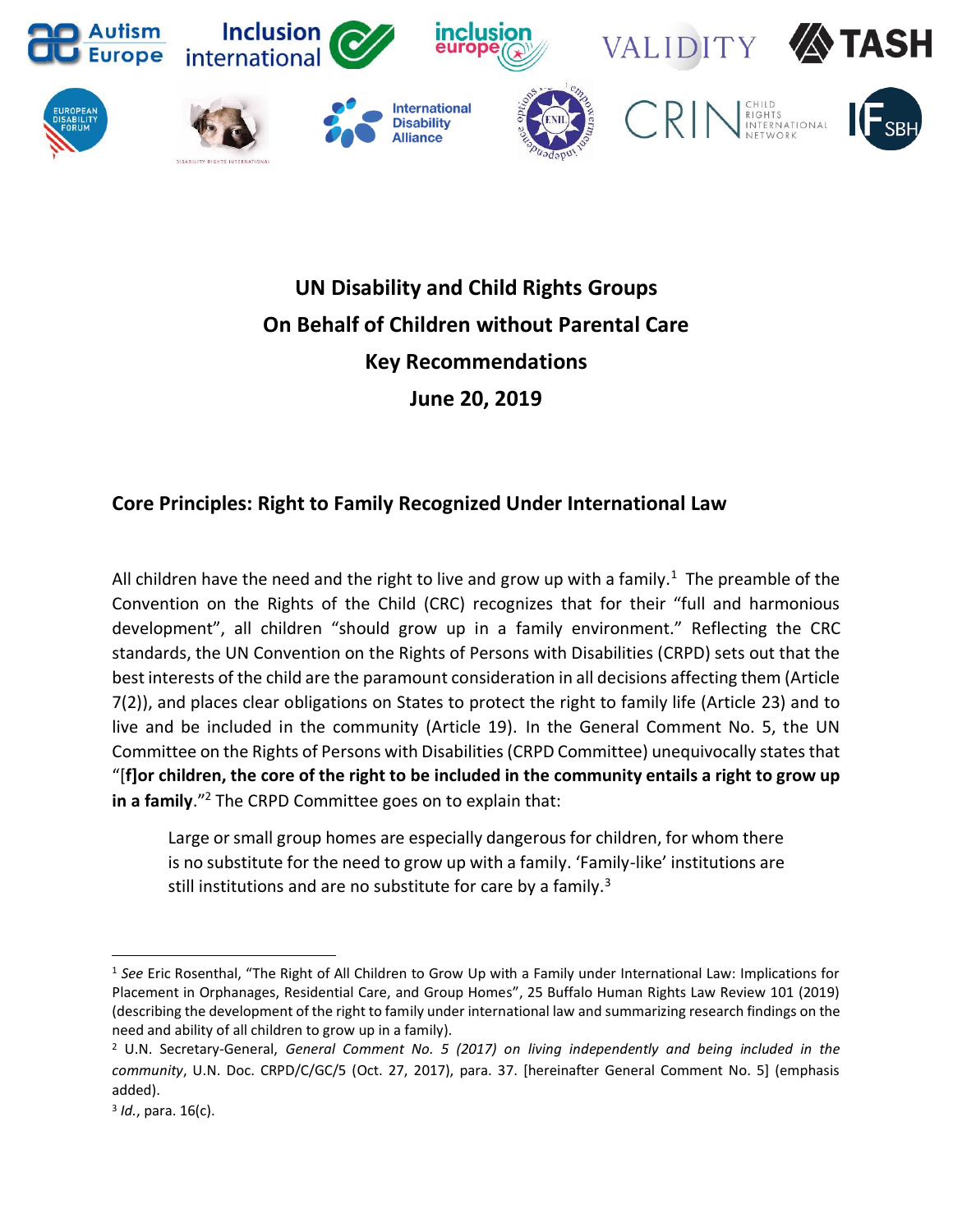

CRPD General Comment No.7 recognizes the families' role by considering organizations of family members of persons with disabilities as "pivotal in facilitating, promoting and securing the interests and supporting the autonomy and active participation of their relatives with intellectual disabilities, dementia and/or children with disabilities ….**"** 4

## **The undersigned disability rights, child rights and human rights organizations call on the UN General Assembly to include the following in its forthcoming resolution on the rights of children without parental care:**

There are no exceptions to the right to grow up in a family for any child, and the provision of care never justifies the denial of this right. All children, regardless of disability or social background, have the same right and should be given the same opportunity to have their basic emotional needs met by living and growing up in a family and establishing the emotional bonds necessary for their healthy development.

In order to implement the right to grow up in a family, States are under the obligation to provide family support to prevent unnecessary break-up of the family. Families are the main community support and the the key to facilitating community inclusion and rights protection of children with and without disabilities. Thus, it is important to preserve family relationships in order to preserve the rights of the child as well as her psychological well-being. Where children are living without parental care, governments are under the obligation to create supportive services so that children with and without disabilities have a range of options for living in the community in a family setting, including extended kinship care, foster care, or adoption, and including the maintenance of the child's sibling relationships.

Where States fail to meet their legal obligations to create the family-based support systems necessary to implement the right to family for all children, this is a human rights violation. Nevertheless, the State still has the duty to minimize the physical danger and emotional damage caused by depriving children of the right to family. States who fail in these obligations must ensure that any placement of a child in a non-family environment is only a temporary measure and that urgent steps are taken to restore the opportunity for family life. During any temporary

 $\overline{a}$ 

<sup>4</sup> U.N. Secretary-General, *General Comment No. 7 (2018) on the participation of persons with disabilities, including children with disabilities through their representative organizations, in the implementation and monitoring of the Convention,* U.N. Doc. CRPD/C/GC/7 (Nov. 9, 2018), para. 12(d).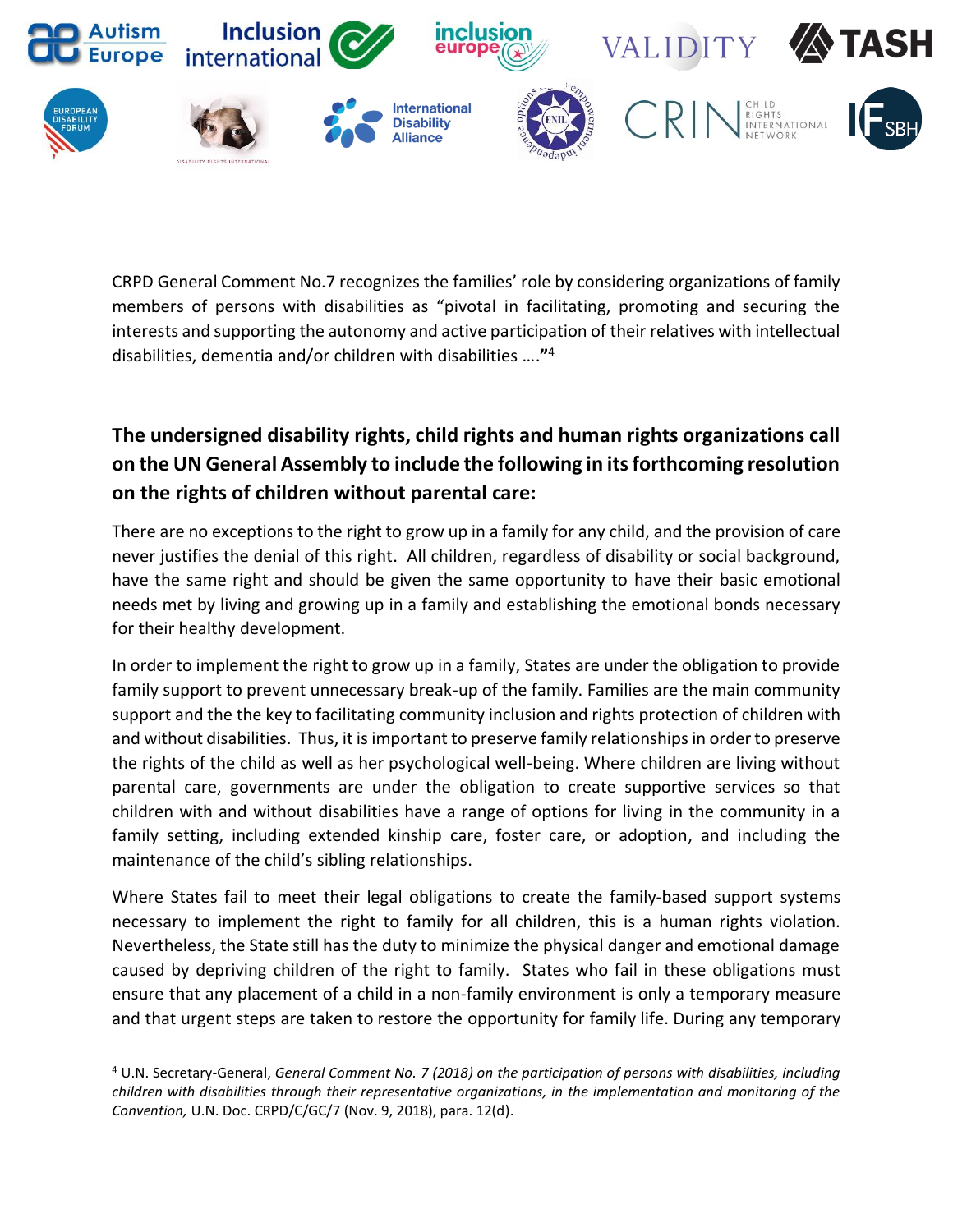

placement, there must be full respect for family or extended family connections that a child has, and steps must be taken to support reintegration into family life and the maintenance of connections with family, extended family, and friends in the community. The need for care, support services, treatment or education can never justify violating a child's right to family, and deprivation of family life on the basis of disability amounts to discrimination and must be prohibited by law.

For older adolescents making the transition to adulthood, the adolescent may choose to live in a community-based supported living arrangement that is not family-based. Such choice may only be viewed as informed and voluntary, however, if the adolescent is provided support to make an informed decision and after being provided the opportunity to observe, live in, and experience a safe and stable family-based setting with support services appropriate to his or her age, gender, and/or disability.

Endorsed by**: Autism-Europe<sup>i</sup> , Child Rights International Networkii, Disability Rights**  International<sup>iii</sup>, European Disability Forum<sup>iv</sup>, European Network on Independent Living<sup>v</sup>, Inclusion Europe<sup>vi</sup>, Inclusion International<sup>vii</sup>, International Disability Alliance<sup>viii</sup>, International **Federation for Spina Bifida and Hydrocephalusix , TASH<sup>x</sup> and Validity Foundationxi**

l

<sup>i</sup> Autism-Europe is an international association whose main objective is to advance the rights of autistic people and their families and to help them improve their quality of life. It ensures effective liaison among [almost 90 member](http://www.autismeurope.org/who-we-are/our-members/)  [autism organisations from 38 European countries,](http://www.autismeurope.org/who-we-are/our-members/) including 26 Member States of the European Union, governments and European and international institutions.

ii Guided by their passion for social and legal change, the Child Rights International Network has built a global network for children's rights. They press for rights, not charity, and advocate for a genuine systemic shift in how governments and societies view children. Read CRIN code her[e https://home.crin.org/the-crin-code](https://home.crin.org/the-crin-code)

iii Disability Rights International is dedicated to promoting the human rights and full participation in society of people with disabilities worldwide. *DRI's Worldwide Campaign to End the Institutionalization of Children* seeks to draw attention to and end the pervasive and abusive practice of institutionalizing children with disabilities. DRI was established in 1993 by attorney Eric Rosenthal. Based in Washington DC, DRI documents human rights abuses publishes reports on human rights enforcement, and promotes international oversight of the rights of people with disabilities.

iv The European Disability Forum (EDF) is an independent NGO that defends the interests of 80 million people with disabilities in Europe. EDF brings together representative organisations of persons with disabilities from across Europe. It was created in 1996 by its member organisations to ensure that decisions at the European level concerning persons with disabilities are taken with and by persons with disabilities.

<sup>v</sup> The **European Network on Independent Living** (ENIL) is a **Europe**-wide **network** of disabled people, with members throughout **Europe**. ENIL brings together **Independent Living** organisations and individuals, and nondisabled allies, to promote the right to live independently in the community for all disabled people.